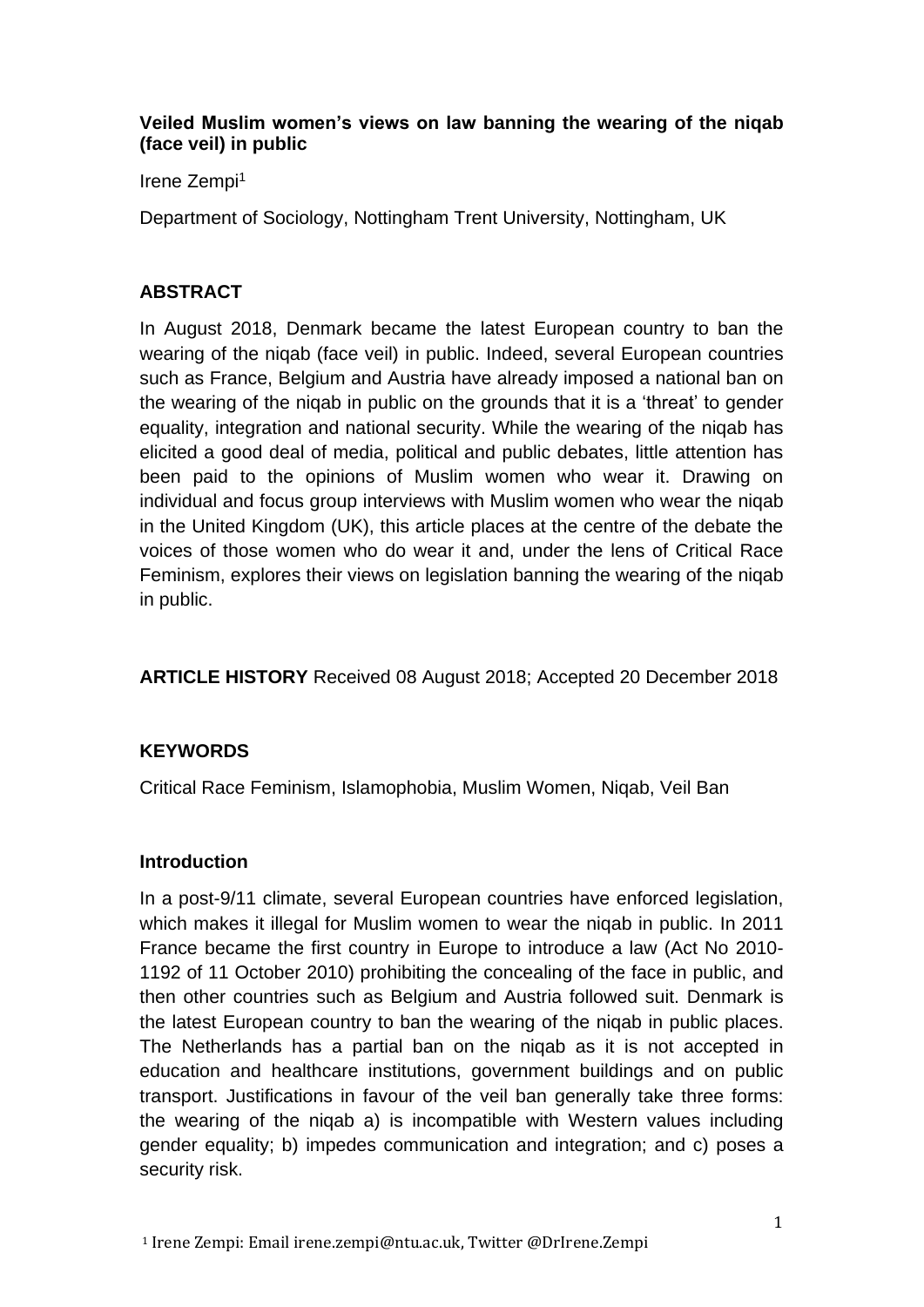However, the exclusion of veiled Muslim women from media, political and public debates is striking. As Droogsma (2007) points out, essentialist images of veiled Muslim women portrayed in the media fail to incorporate women's voices. Brems (2011) observes that the veil ban is based on outsider experiences and views. Legislators have shown little (if any) interest in learning about the views and experiences of veiled Muslim women regarding banning the wearing of the niqab in public (Brems 2015). Against this background, the present paper offers a timely opportunity to review the assumptions of the veil ban in countries where it is implemented, and inform policy making with respect to potentially banning the niqab in other countries where it is still legal to wear it such as the UK.

Drawing from qualitative data elicited through a UK-based study, this article sheds light on the lived experiences of veiled Muslim women and explores their views on legislation banning the wearing of the niqab in public. First, the article provides an overview of legislation banning the wearing of the niqab in those countries where it has been implemented. Secondly, the article outlines the theoretical framework used to analyse the research data namely Critical Race Feminism and examines previous research on this topic. Thirdly, the article explores veiled Muslim women's views on legislation banning the wearing of the niqab in public. At the time of conducting this research, France and Belgium were the only European countries to have implemented a law banning the wearing of the niqab in public; therefore, interviews with participants focused on the veil ban in these two countries. The article uses participants' quotations in order to illustrate the themes emerging from the analysis, offer readers greater depth of understanding and empower the study population by giving 'voice' to their issues. Within the framework of Critical Race Feminism, the paper helps to understand the views and experiences of veiled Muslim women by allowing the opportunity to hear their 'voices' in their own words.

# **Setting the scene**

In a post-9/11 climate, the debate over the wearing of the niqab has become more prominent. In this period of time, wearing the niqab in public has become criminalised in certain European countries such as France, Belgium, Austria and Denmark whilst partial bans having been implemented in other countries such as the Netherlands, Italy and Spain.

Specifically, the law prohibiting the covering of faces in public spaces was approved by the French parliament in 2010, and came into effect on 11 April 2011. In practice, the law makes it illegal to appear in public with one's face fully covered, and anyone doing so is subject to a fine of 150 euros and/or required to complete a citizenship course. In theory, the law is intended to protect women's freedom and dignity, affirm gender equality and ensure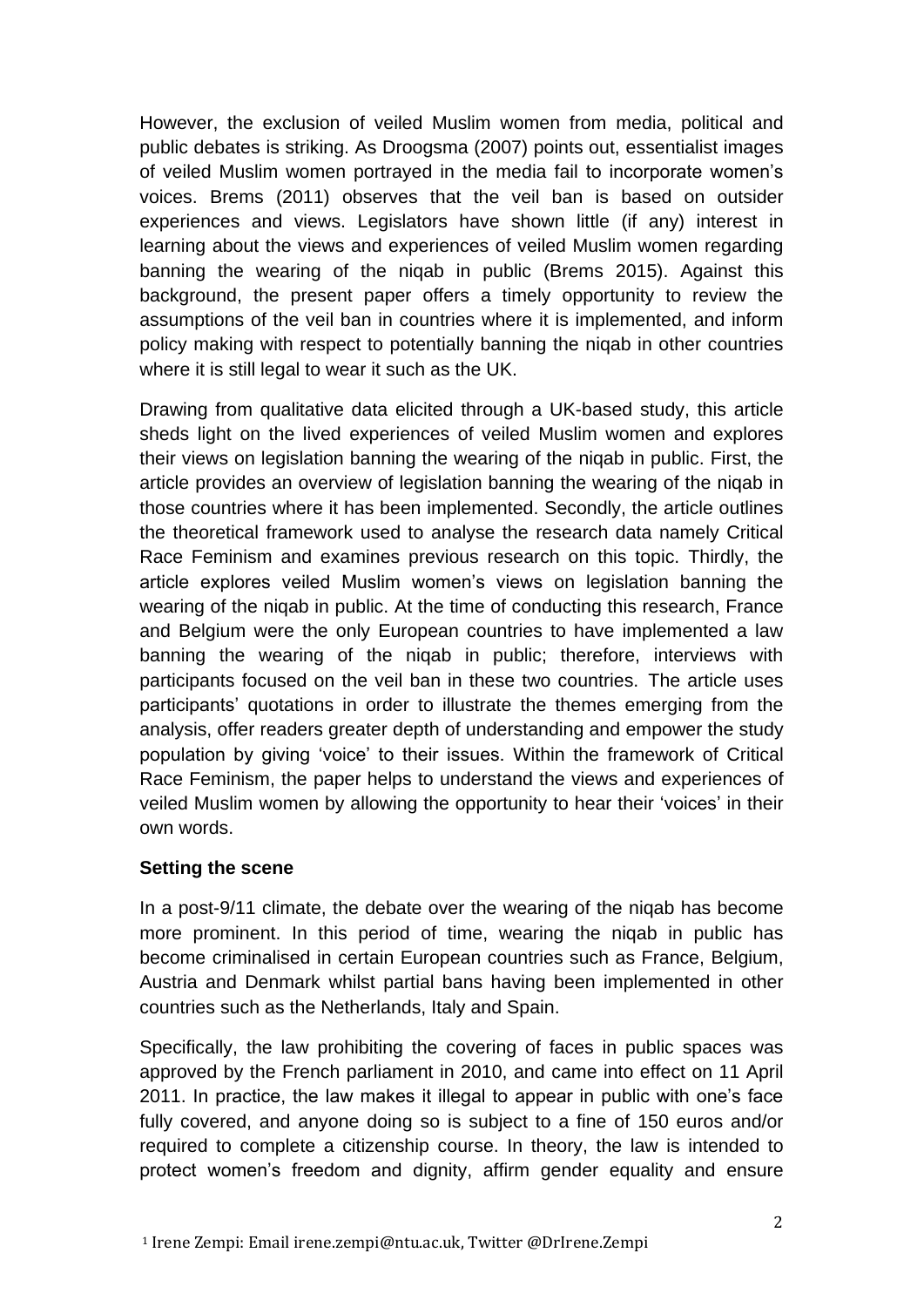public safety but in practice, the law targets Islam and veiled Muslim women as 'criminals'. However, targeting Islamic signs is not new to the French context. On 15 March 2004, the law banning the wearing of conspicuous religious signs was passed in France. In theory, the law seemed to include all religious signs, but in practice it was applied to Muslim girls wearing the hijab (Al-Saji 2010). Pro-law proponents interpreted this ban as a sign of France's rigorous secularism and French national identity (to which secularism was posited as central) as well as commitment to gender equality; however, opponents saw it as a symptom of France's colonial and racist history (Delphy 2004). According to Al-Saji (2010), the 2004 French law was a mechanism to exclude veiled Muslim women from the public space of schools and hence a way of rendering their agency 'invisible'. The 2010 law banning the niqab can be understood as an extension of this logic (Al-Saji 2010). In 2016, France introduced a controversial ban on women's full-body swimsuits, known as 'burkinis'. Prime Minister Manuel Valls called the swimsuits "the affirmation of political Islam in the public space" (Chrisafis 2016). The burkini ban, imposed by French Riviera mayors, was later lifted in seaside resorts after France's highest administrative court overruled the law on Friday 26 August 2016.

Grillo and Shah (2012) point out that while national in origin, policies to ban the niqab are usually followed by other countries. Indeed, Belgium was the second European country after France "to institute a prohibition against wearing clothing that covers the face or a large part of it" (Act of June 1 2011). According to Belgian Criminal Code, the Article punishes persons "who appear in places accessible to the public with their faces covered or concealed, in whole or in part, in such a manner that they are not recognisable" with a monetary fine of 15 to 25 euros and/or a prison sentence of one to seven days. In December 2012, Belgium's Constitutional Court rejected appeals for the ban to be annulled, ruling that it did not violate human rights. Along similar lines, the European Court of Human Rights (ECHR) in its judgment in S.A.S v. France (No. 43835/11 2014) and subsequent judgments in Belcacemi and Oussar v. Belgium (No. 37798/13 2017) and Dakir v. Belgium (No. 4619/12 2017), held that the French and Belgian laws and decrees banning the wearing of clothing that fully or partially conceals the face in public places are not in breach of the European Convention on Human Rights.

Following the example set by France and Belgium, legislation has gone into effect in Austria (since October 2017), banning the niqab in public spaces. The rationale behind the ban was to protect Austrian values on the basis that the wearing of the niqab stands in the way of 'open communication', which is fundamental to an 'open society'. In May 2018, Denmark became the latest European country to pass legislation banning the wearing of the niqab in public places. The law came into force on 1st August 2018. Those violating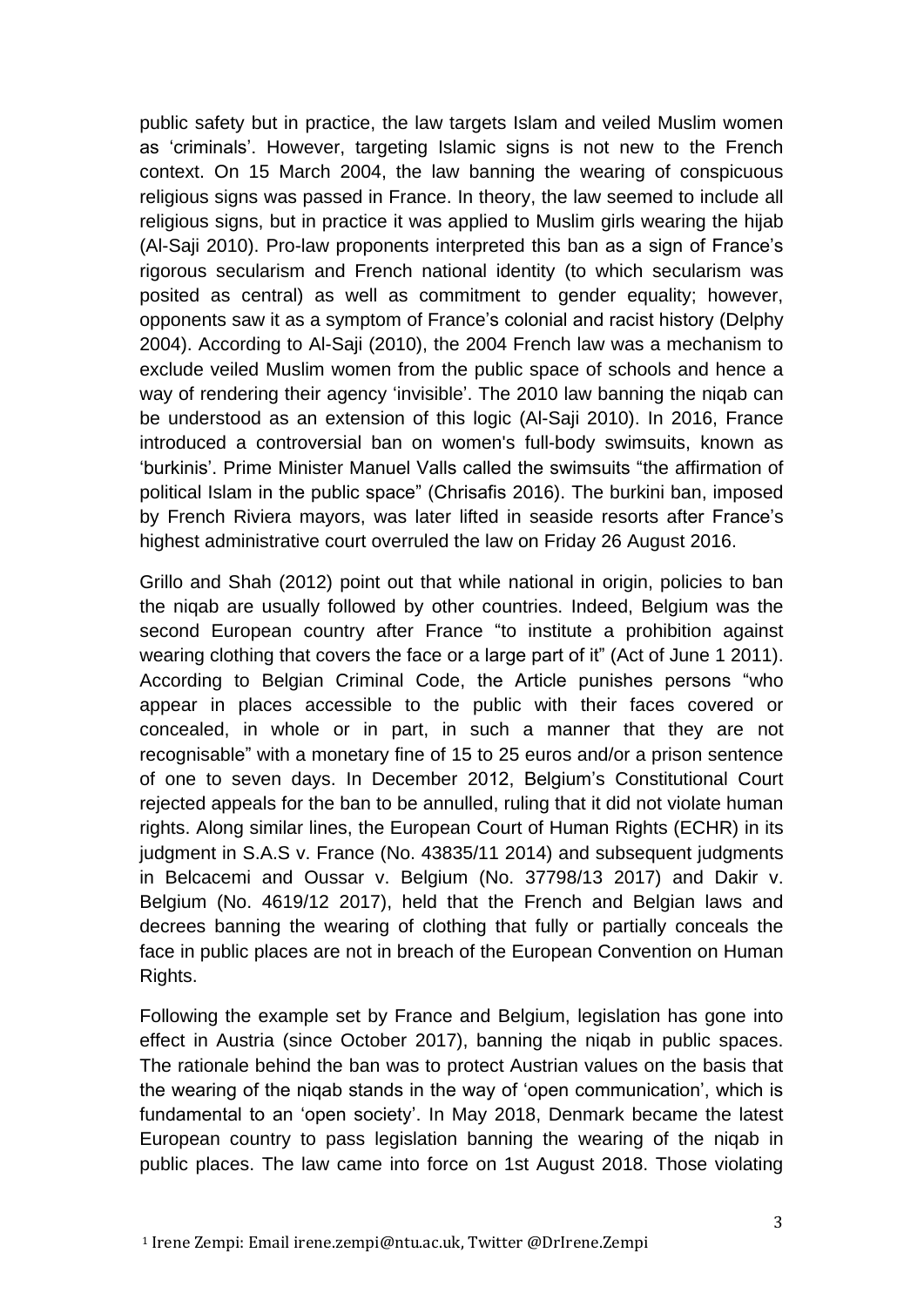the law risk a fine of 1,000 kroner (£118) whilst repeat offenders could be fined up to 10,000 kroner. Other European countries have local bans on facecovering veils. In Italy, the north-western town of Novara is one of several local authorities to have already brought in rules to deter public use of the niqab whilst in the Lombardy region of Italy, a niqab ban came into effect in January 2016. A parliamentary commission has approved a draft law banning women from wearing niqabs in public whilst an old anti-terrorist law against concealing the face for security reasons has already been used by some local Italian authorities to fine Muslim women who wear the niqab. Some mayors from the anti-immigrant Northern League have also banned the use of burkinis. In Spain, the city of Barcelona has implemented a veil ban in some public spaces such as municipal offices, public markets and libraries, whilst at least two smaller towns in Catalonia, the north-eastern region that includes Barcelona, have already imposed veil bans. However, a veil ban in the town of Lleida was overturned by Spain's Supreme Court in February 2013 on the basis that it is an infringement of religious liberties.

The Dutch government has introduced a partial ban on face covering in public in November 2016. The ban reflected the influence of far-right Party for Freedom (PVV), led by Geert Wilders, who argues for banning the wearing of the niqab in public in the Netherlands. In the 2017 legislative elections, PVV called for the total 'de-Islamification' of the country. Under PVV proposals, mosques and Muslim schools will be closed; the borders will be shut down with a blanket ban on migrants from Muslim countries; the wearing of the niqab in public will be illegal and the Koran will be banned. Although there are no national law restricting the wearing of veils in Germany, there have been proposals for banning the niqab. In 2016, Chancellor Angela Merkel stated the wearing of the [niqab should be prohibited](http://www.bbc.co.uk/news/world-europe-38226081) in Germany "wherever it is legally possible" (BBC 2017). The British government has not entertained a veil ban so far. However, although the UK does not have any legislative prohibitions in place, there are calls for such legislation to be introduced. In 2010, the Conservative MP Philip Hollobone sought to introduce a Private Members' Bill, entitled the Face Coverings Regulations Bill, which would make it illegal for people to cover their faces in public. The Bill, which received its second reading in the House of Commons in December 2011, was rejected. The British National Party and the UK Independence Party consistently support a veil ban in their manifestos, whilst extreme protest movements such as the English Defence League have staged a number of violent anti-Muslim protests against Islamic symbols namely, mosques and the wearing of the niqab. Former UKIP leader Nigel Farage said that full veils are a symbol of an "increasingly divided Britain", that they oppress women, and are a potential security threat. In August 2018, former foreign secretary Boris Johnson compared Muslim women in niqab to "letterboxes" and "bank robbers" (Elgot 2018). Prime Minister Theresa May has urged Johnson to apologise for these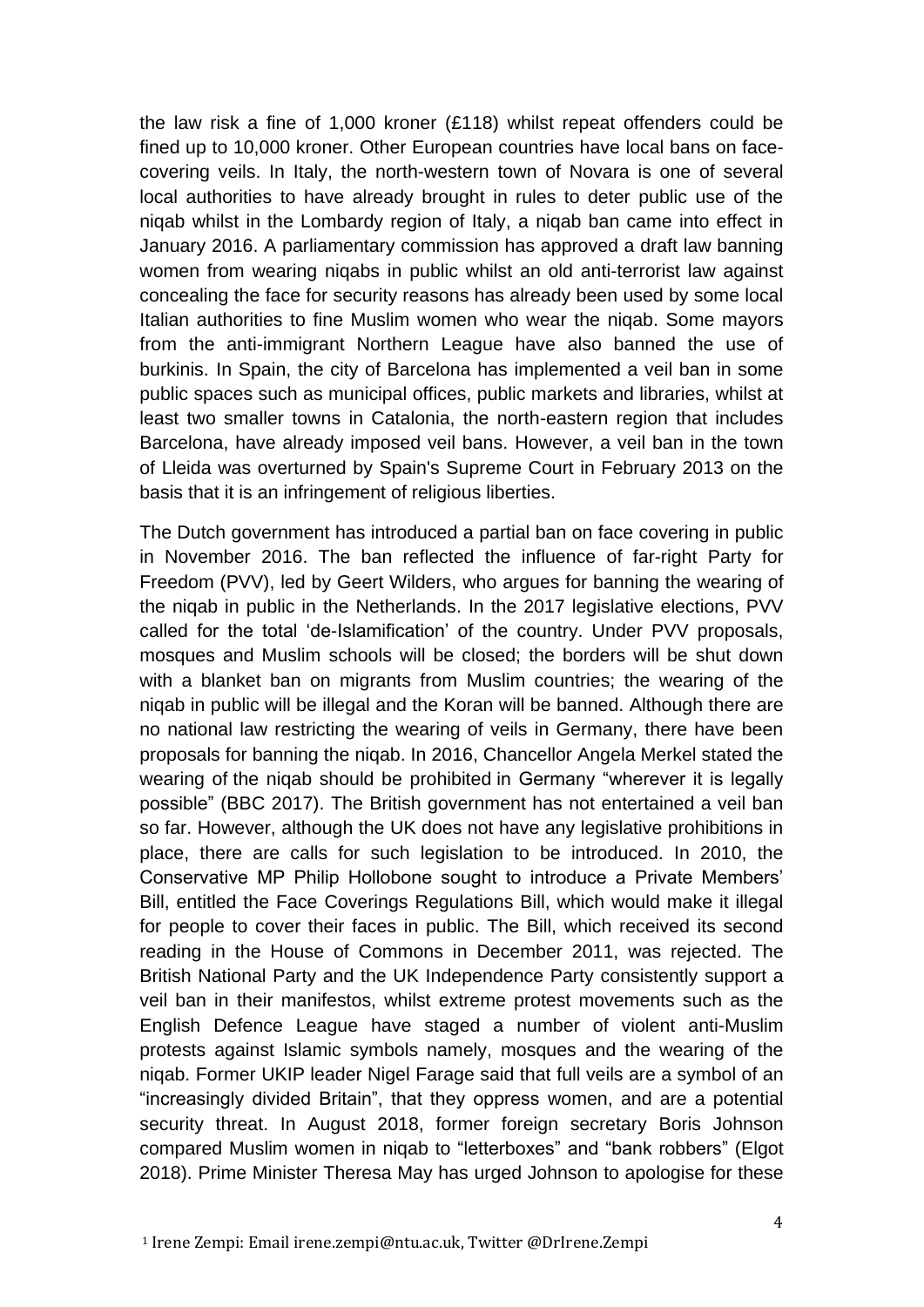comments after he defied an order to do so by Tory chiefs. A YouGov (2016) poll showed that 57 per cent of the British public support a veil ban in the UK.

### **The research study**

The aim of this study was to examine the lived experiences of Muslim women who wear the nigab in the UK. Specifically, this was a qualitative study that included 60 in-depth interviews and 20 focus groups with niqab-wearing women in Leicester between 2011 and 2012. All the participants wore fulllength jilbabs (long robe) accompanied with hijabs (headscarves) and niqabs (face veils) at the time of conducting the study. The interview guide included questions on veiled Muslim women's reasons for wearing the niqab, their experiences of hate crime in public as well as their views on the veil ban. The framework which was used to guide the research design and data collection was Grounded Theory (Glaser and Strauss, 1967), where themes were allowed to emerge from the data. Participation in the study was voluntary. Participants' real names have been replaced by pseudonyms in order to maintain their anonymity.

Prospective participants were identified through local Muslim organisations including mosques, Muslim schools and Islamic centres, local Muslim university student societies and Muslim women's groups. Participants unaffiliated to any local Muslim organisations or groups were also recruited through snowball sampling. At the time of the fieldwork, the women who took part in the study were residents living in Leicester. Leicester has a large and rapidly expanding population of Muslims and niqab-wearing women, making it an ideal site in which to conduct this study. However, it is important to note the limitations of this methodological approach. Despite the rich empirical data, the fact that all the participants were from the same city means that it is not possible to generalise the findings. A further limitation of the study is the fact that all the participants were identified through local organisations and snowball sampling. This means that the views of veiled Muslim women who were not affiliated to local Muslim organisations or to other participants were not included in this study. Therefore, the sample does not cover the full spectrum of views and experiences that might be held by veiled Muslim women and as a result, the study is not representative of the experiences and views of all veiled Muslim women. Collectively, these limitations do not undermine the significance of the study but it is clear that future research should explore them in more depth.

# **Critical Race Feminism**

Critical Race Feminism provides an ideal framework with which to analyse veiled Muslim women's perceptions of the veil ban, and how these perceptions are influenced by the multiple sources of oppression at work in their lives. Critical Race Feminism emphasises the legal status of women of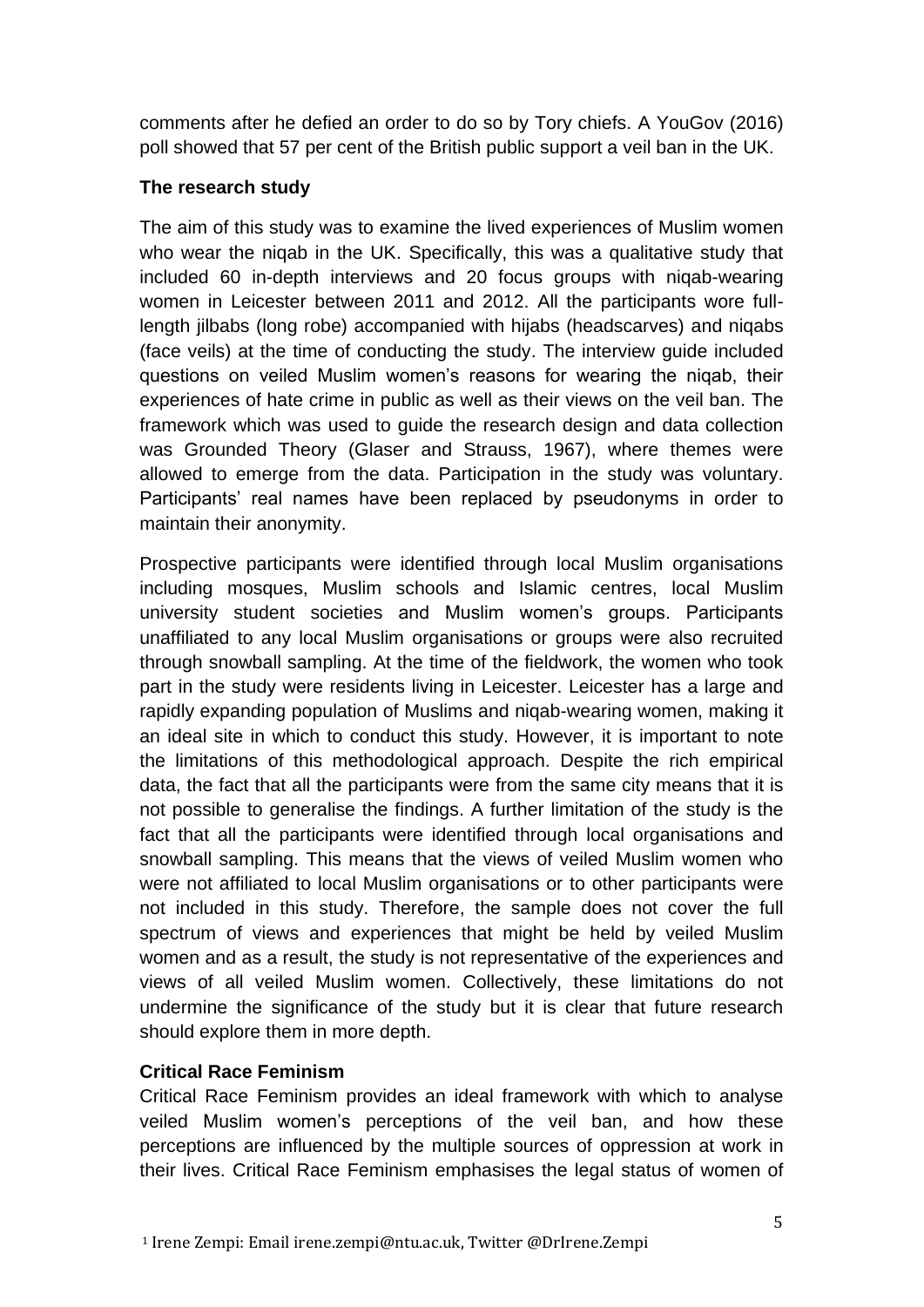colour around the world and notes the 'multiple consciousness' that women of colour may feel – an awareness of simultaneously facing oppression as a result of both their race/ethnicity and gender (Matsuda 1992). Wing and Smith (2006) argue that women of colour may consciously or unconsciously face multiple and simultaneous discrimination, not only because of their race/ethnicity and gender, but also because of their religion, class, disability, sexual orientation, nationality, language, age, body shape and size, marital status, parental status, and/or political ideology. A discussion of the veil ban illustrates the multiplicative and intersectional nature of the potential discriminations involved. As such, Critical Race Feminism provides a perspective to lift the veil of ignorance and misunderstanding concerning the veil ban and its effects on Muslim women.

Additionally, Critical Race Feminism proves to be a particularly valuable tool in examining the experiences of marginalised, minority group women. Droogsma (2007) states that including women's experiences proves particularly important in examinations of women in marginalised groups in order to avoid perpetuating dominant, stereotypical understandings of their experiences. Indeed, in the age of the War on Terror veiled Muslim women have been essentialised as terrorists or terrorist sympathisers (Wing and Smith 2006). Also, the wearing of the niqab signifies the oppression of Muslim women. In other words, the veiled body is over-determined as an 'oppressed' body whereby gender oppression is the sole dimension through which veiled Muslim women are seen (Al-Saji 2010). While dominant perceptions of wearing the veil assume that it functions to oppress Muslim women, women who wear it might possess qualitatively different understandings of how veiling actually functions in their lives (Droogsma 2007). In order to 'liberate' Muslim women, some countries have banned the wearing of the niqab in public. As Howard (2014) points out, what is lacking in political, media and public debates are the voices of women who actually wear the niqab. The insider perspectives of veiled Muslim women are not taken into account by those governments banning it. As such, veiled Muslim women are denied a voice in the law-making process. Brems et al. (2012, 2) note that it was striking to find in the political debates about the veil ban, "a complete lack of knowledge about women who wear the face veil" and "the complete absence of the voices of women wearing the face veil". This is also the case in the Netherlands and France (Bouteldja 2013, Moors 2009).

To complicate matters further, a consideration of the opinions of the women themselves is absent in the deliberations and discussions on proposals for legislation or in media reports (Howard 2014). This creates false knowledge for veiled Muslim women. Even in cases where women insist on their choice to wear it, their claims are interpreted as an example of 'false consciousness'. This is evident in the reasoning of the Belgian Constitutional Court: "Even if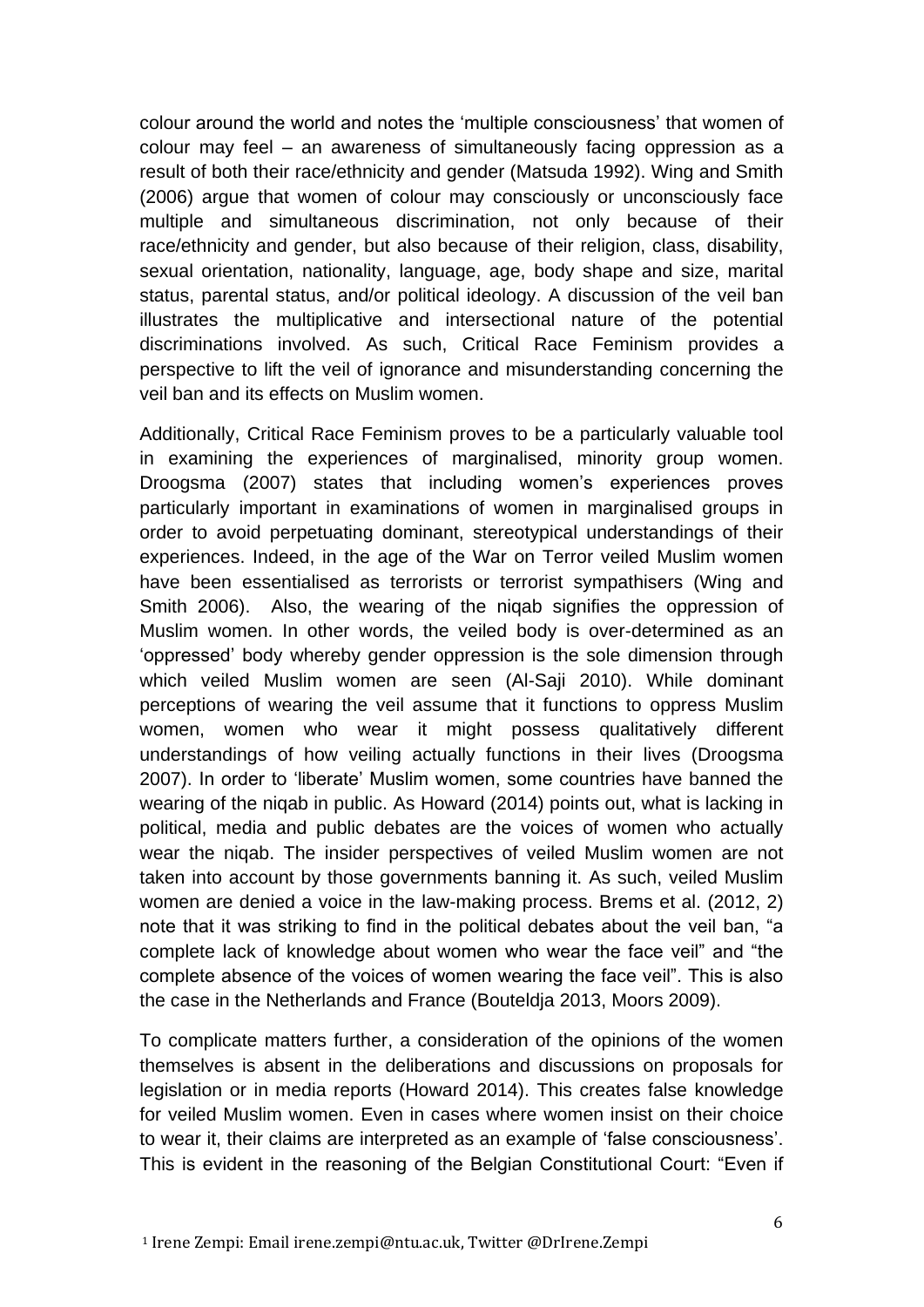the wearing of a face veil results from a well considered choice by the woman, still gender equality, which the legislator rightly considers a fundamental value of democratic society, justifies the State resisting in the public sphere the expression of a religious conviction by behaviour that cannot be reconciled with that principle of equality between a man and a woman" (Belgian Constitutional Court, judgment 145/2012 of 6 December 2012, para. B.23). In this regard, Muslim women are denied the possibility to be active agents capable of rational choices because they are considered to be 'blind' to their own oppression. To this end, veiled Muslim women become 'silent symbols, where national and international politics are played out on their bodies, heads, and minds' (Wing and Smith 2006, 747).

The racialisation of veiled Muslim women does more than represent them as passive victims, it also enforces a space that imaginatively and often practically excludes their multiple subjectivities, reducing the complex meanings and enactments of their veiling to Islamic oppression (Al-Saji 2010). Odeh (1993) explores the question of the veil from the complicated perspective of an Arab feminist, who both rejects the veil as a personal choice but also recognises its empowering effect on Arab women. Odeh (1993) notes that her discussion is limited to the veil as it plays itself out in an Arab context (and therefore it might not apply to non-Arab Muslim countries); however, a key argument made in this discussion is that the veiled body is not monolithic. With respect to whether the veil is a form of empowerment or disempowerment, Odeh (1993, 35) states that 'Of course, a veiled woman is not necessarily either this or that. She could shift from one position to the other. At times colourful, other times bland, seductive and prudish, public and private. A veiled woman's subjectivity appears to be much more complicated than the simple word of the veil can possibly convey." Although the rhetoric of the veil seeks to construct a monolithic female body, the community of veiled Muslim women shows that there is not such a single construction; rather, it demonstrates a multiplicity of identities.

Brems (2014) highlights the importance of the insider view, that is, taking into account the lived experiences of the people who are affected by a rule, rather than building on unchecked assumptions. Within the context of the veil ban, this entails including veiled Muslim women's personal views and experiences. This is understood as a means to realise the emancipatory goal of feminist research; it is also understood as a means to understand the reality of oppression that outsiders, who are part of the oppressive system, cannot otherwise understand (Brems 2015). Since Critical Race Feminism is centrally concerned with 'demarginalising' the views of Muslim women and girls themselves, and not just reporting what others (typically males) think about them, it is important to hear the Muslim female voices on this issue. Most of the discussions regarding the veil debate and legislation banning the niqab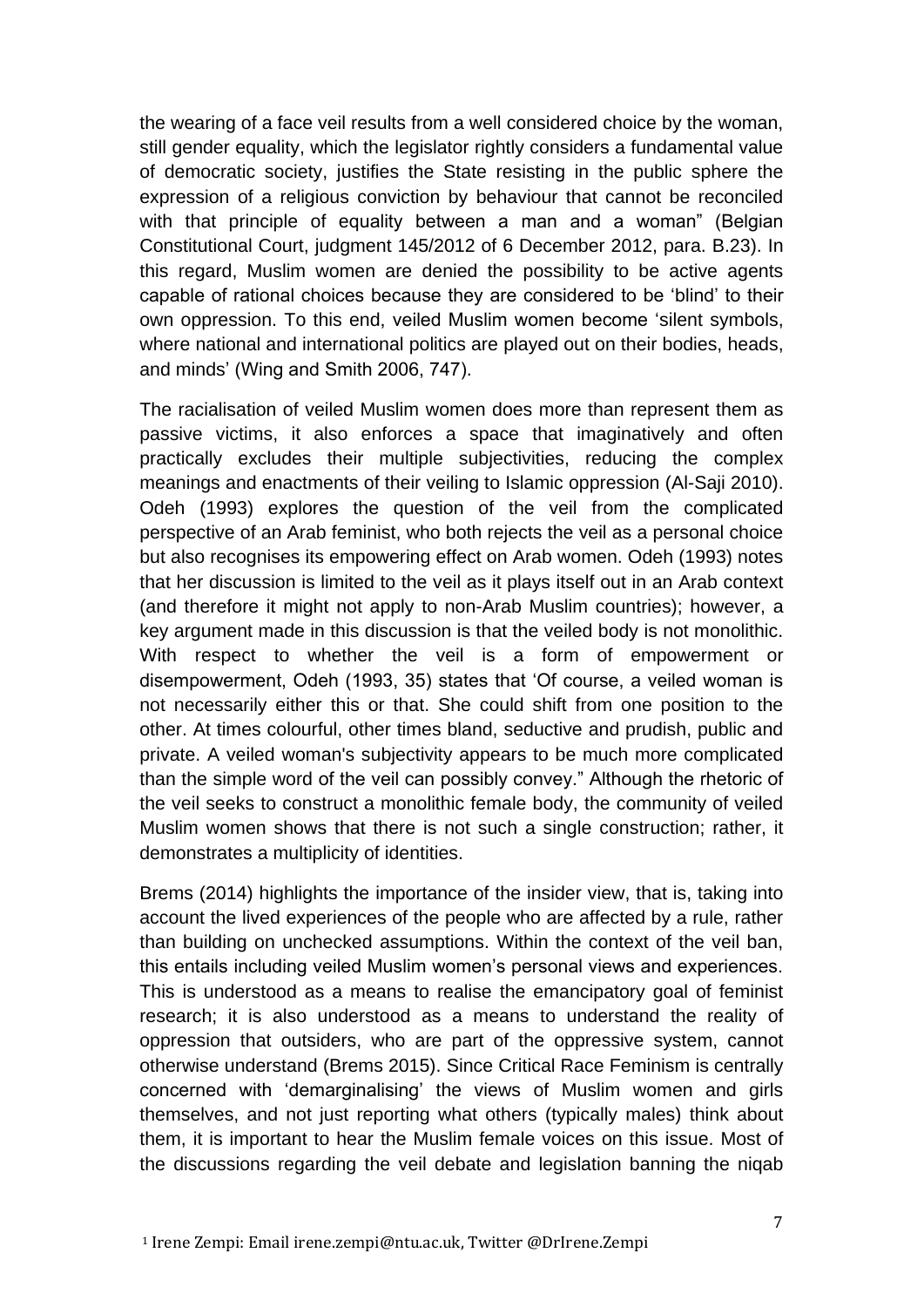are perpetuated by male voices, and the girls and women who were affected are hardly ever allowed to voice their experiences, views and feelings (Wing and Smith 2006). To this end, insider experiences of marginalised and/or oppressed minorities such as women who wear the niqab are of paramount importance when considering such legislation.

### **Previous Research**

Brems et al. (2011) conducted semi-structured, in-depth interviews and two focus group interviews with 27 veiled Muslim women in Belgium. Some participants were interviewed before and some were interviewed after the veil ban in Belgium. All the participants reported that it was their autonomous choice to wear the niqab (Brems et al. 2011). They experienced the veil ban as a denial of their autonomy and anti-emancipatory. Participants in Brems et al.'s (2011) study continued to wear it despite the ban, yet avoided going out. A strong sense of danger was prevalent amongst participants whilst they reported that verbal abuse and occasional physical abuse was a common aspect of their lives (Brems et al. 2011). In some cases, they reported being refused to be served, for example at the hospital, school or the market because of their niqab.

Drawing on research with 35 veiled Muslim women in France, Bouteldja (2013) examined the effects of the French veil ban on their lives. Participants in this study emphasised their personal religious commitment to continue wearing the niqab (Bouteldja 2013). In other words, the implementation of the French veil ban had not stopped women from wearing it. All of the participants argued that the law had significant negative effects on their lives, and that it had neither empowered nor liberated them (Bouteldja 2013). They compared their lives in France after the veil ban to being held in a prison. Some participants continued to wear the niqab in France after the implementation of the ban but argued that the fear of being stopped by the police or abused by members of the public prevented them from leaving their house (Bouteldja 2013). It is important to point out that no participants reported experiencing empowerment or liberation as the law was intended; rather, all the participants reported socialising less, and reducing their outdoors activities to the strictest minimum (Bouteldja 2013). However, the constraints on their movements and lack of physical exercise had taken a toll on the physical and mental health of many participants. They reported suffering depression and anxiety attacks when leaving their house, and an overall deterioration of their health (Bouteldja 2013). To complicate matters further, the veil ban had also affected their family life, increasing their dependence on their partners, relatives and friends, and negatively affecting their relationship with their children.

It is important to note the racist and Islamophobic lens through which Islam and veiled Muslim women are seen, historically and in a contemporary context. Moors (2011) observes that the association between the niqab and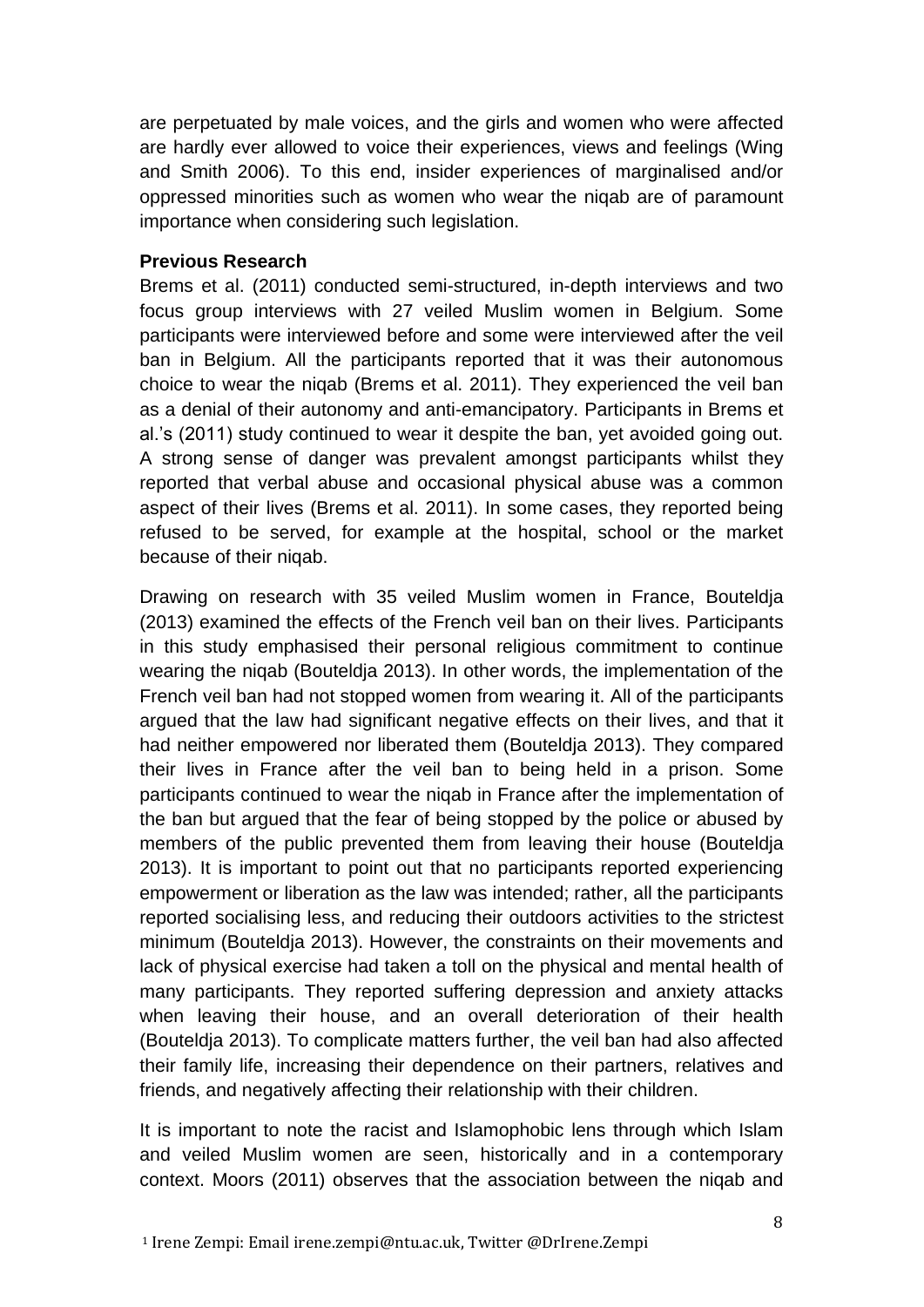gender inequality can be traced back to colonial discourses that considered veiling as a sign of gender oppression. Referring to the French context, Al-Saji (2010) argues that the veil ban is a form of cultural racism that hides itself under the guise of anti-sexist and feminist liberation. In other words, the racism that structures the perception of the veil as a form of gender oppression is manifested as anti-sexist and feminist concern for the liberation of Muslim women (Al-Saji 2010). From this perspective, what is differentially visible is not skin colour as such, but culture defined largely through the perceived presence of gender oppression embodied in veiling practices. Brems (2015) observes that in the current Islamophobic context, the veil ban legimitises and promotes Islamophobia. The media, political and public debates surrounding the veil ban promote negative stereotypes that equate Islam with gender inequality, fundamentalism, terrorism and backwardness.

Accordingly, research in Belgium (Brems et al. 2012) and France (Bouteldja 2013) shows that the veil ban has emboldened ordinary citizens to show aggressive behaviour towards veiled Muslim women. To illustrate this, participants in Bouteldja's (2013) study reported that verbal abuse and harassment by members of the public was a common experience for women who continued to wear the niqab after the veil ban was introduced in France. Participants reported physical assaults, including having their veil pulled off, being violently pushed, and being spat on (Bouteldja 2013). Many participants described incidents in which members of the public abusively confronted them, in some cases using their mobile phones to report them to the police or situations where angry groups gathered around them (Bouteldia 2013). Participants felt that the law has given the green light for people to be abusive and discriminate against them. When discriminated against or abused, participants felt there was no legal recourse with which to seek justice (Bouteldja 2013). However, it is important to note the possibility of appeals in such cases, beyond the feelings of those who feel discriminated against.

#### **Findings**

The analysis is structured thematically, drawing on the following themes: (1) Veil ban as a form of gender oppression, racism and Islamophobia (2) Veil ban as a form of imprisonment and (3) Ripple effects of the French veil ban in the UK. The process of developing and organising these themes included reading the transcripts and generating codes across the entire data set, collating data relevant to each code. The author then examined the codes and collated data to identify candidate themes. Candidate themes were reviewed and then, refined themes were linked back to the research questions namely, veiled Muslim women's reasons for wearing the niqab, their experiences of hate crime in public and their views on the veil ban.

#### Veil ban as a form of gender oppression, racism and Islamophobia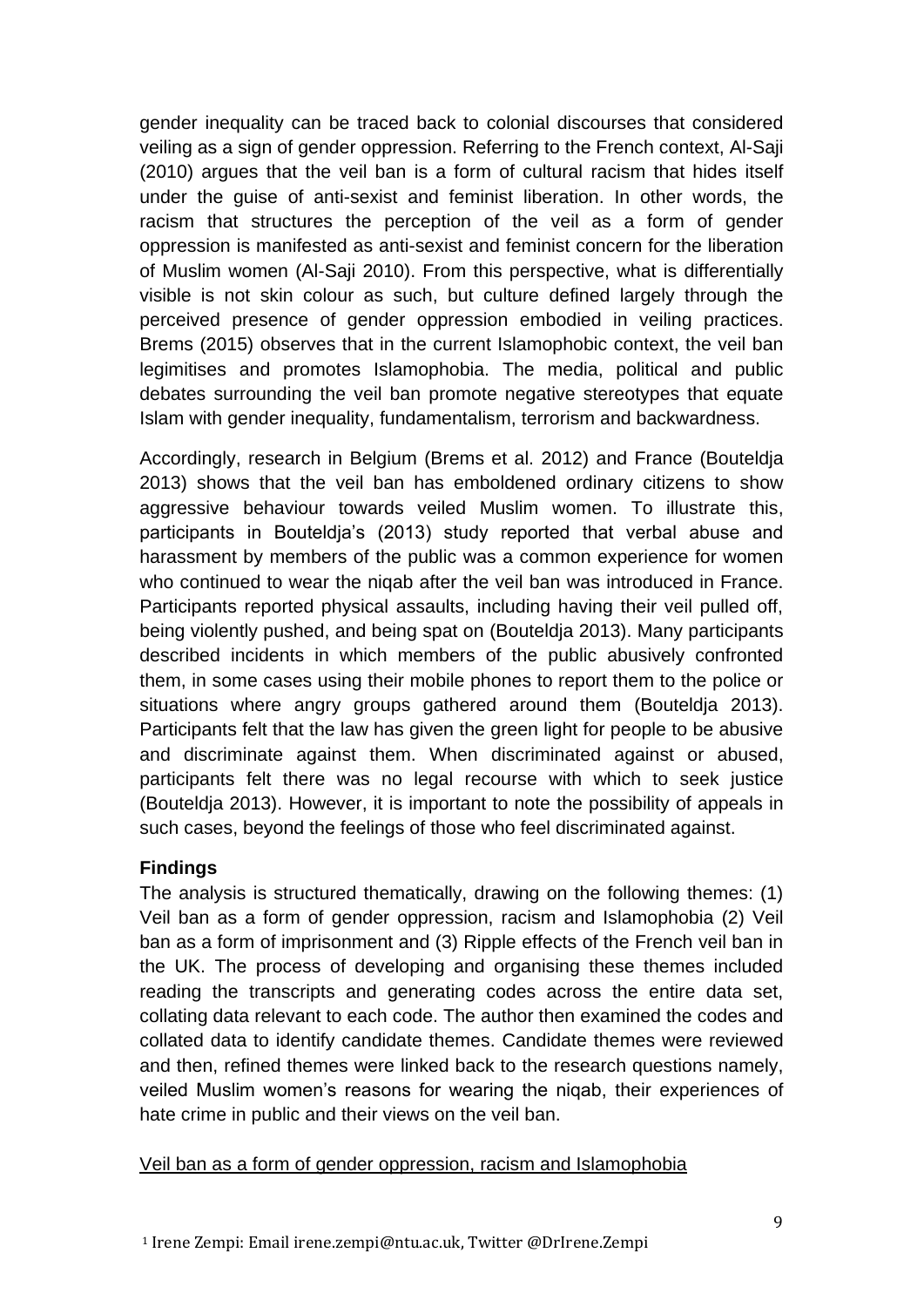Participants rejected the idea of Muslim women being forced to wear the niqab, and argued that actually, it was the law banning the niqab that oppressed Muslim women.

What form of liberation is that for Muslim women? They are not liberating us, they are oppressing us. (Zohra)

I am not oppressed, my mum and dad didn't really want me to wear it. I didn't really discuss it with them I just told them "I'm just letting you know kind of thing' […] Not to say that there isn't girls who are being forced to wear the veil because there is, but that would be a very small minority of women. (Parveen)

People think it must be the man forcing the woman to wear it because, you know, all us Muslim women are really stupid, we just do what the men tell us to do (laughs). People have such a low opinion of Muslim women and I think "hang on a minute, if you were a real feminist, you would respect the way that a woman dresses, isn't that what liberating women is all about?" (Talibah)

As indicated in the quotes above, participants rejected notions of being forced to wear the niqab and suggested that the veil ban oppressed rather than liberated Muslim women. In this journal, Zempi (2016) has discussed the reasons why veiled Muslim women adopt the niqab. In short, Zempi (2016) argued that the wearing of the niqab emerges as a personal choice, an expression of religious piety, public modesty and belonging to the worldwide, transnational Muslim community, the 'ummah'. Similarly, research with veiled Muslim women in Belgium (Brems et al. 2012), the Netherlands (Moors 2009), Denmark (Warburg 2009 as cited in Brems 2014) and France (Bouteldja 2011) shows that they wear it out of a personal and autonomous choice. Evidence also demonstrates that the veil ban does not help the emancipation of veiled Muslim women and even works against it (Brems et al. 2012). Participants in the present study argued that the veil ban was a paternalistic, sexist and misogynistic law, which promoted the objectification of veiled Muslim women, as the following quotes demonstrate.

They are dictating to women what they can and can't wear, which is completely wrong. It is against human rights. This is men dictating to women what they can wear, that's all it is. (Aisha)

It's a man-made image, they want to look at our bodies. For me it's a sexist issue because they're saying "we want women all to be sexual objects". (Iffat)

French politicians want to see this 'modernised' western world and they just don't want this image [of the niqab] to be there because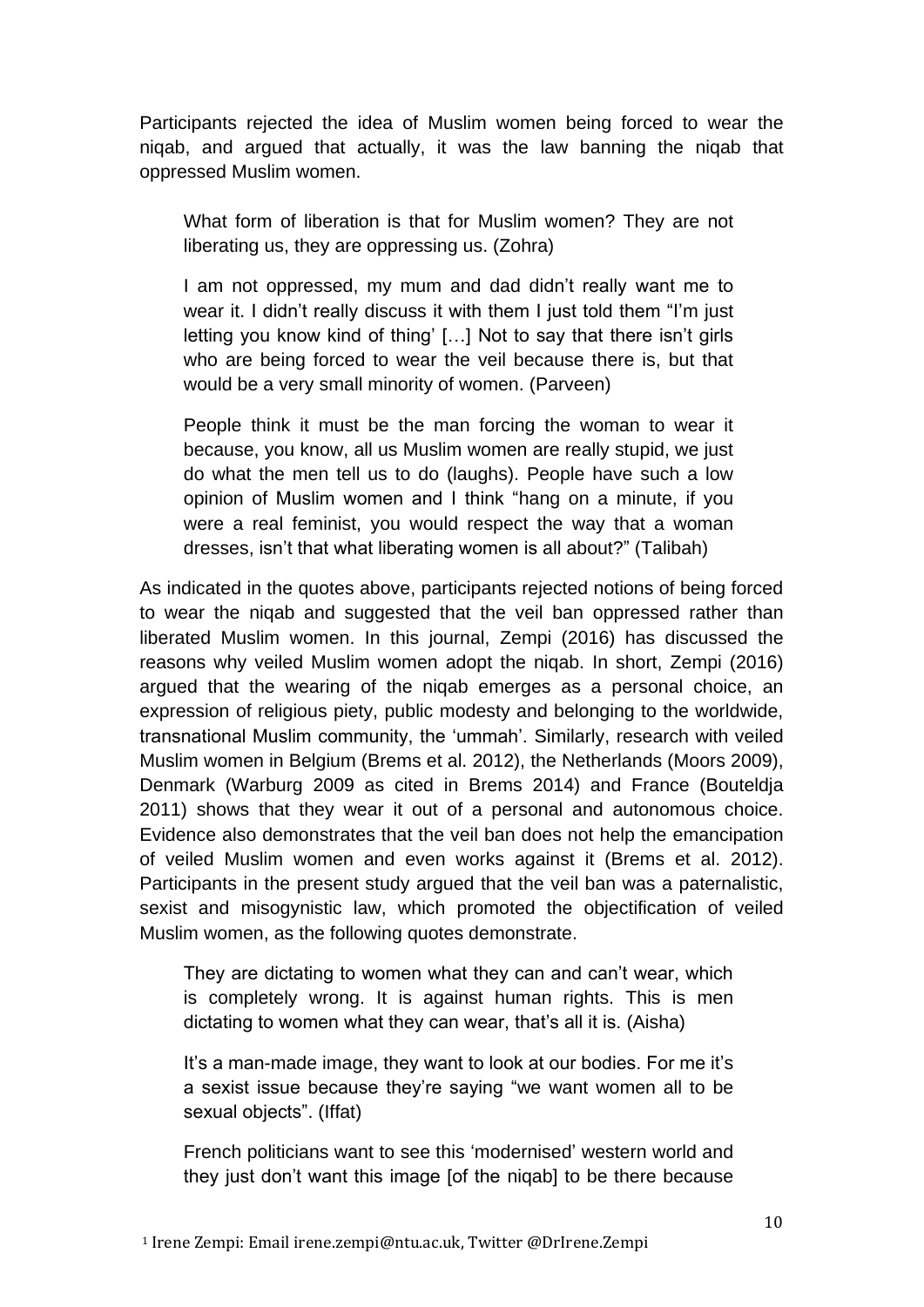that image is not a symbol of the sexual exploitation of women. (Kamil)

I think the idea that you are telling people "you have to look a certain way" is wrong. Why should it be that a woman has to show her face to every Tom, Dick, and Harry? Women should have the right to make a decision about what they choose to wear. (Latifah)

Furthermore participants described the veil ban as a form of racism and Islamophobia, as the following quotes indicate.

For me it is a racist law. They don't have any right to impose restrictions on a religious practice. (Tashia)

This is Islamophobia. They banned the niqab but it is only worn by one per cent of the Muslim population in France. These women are not terrorists. It is because of Islamophobia that they banned it. (Aisha)

The French veil ban is a form of Islamophobia. We are attacked verbally and physically and through the ideology that politicians promote. (Hadia)

#### Veil ban as a form of imprisonment

In line with interpreting the veil ban as a sexist, oppressive and misogynistic law, participants also argued that the veil ban had resulted in 'house arrest' for veiled Muslim women in France. From this perspective, the veil ban forces women to stay in the house as they do not want to remove their niqab in public. As such, the veil ban becomes a form of 'imprisonment' for veiled Muslim women who do not wish to remove their niqab in public.

This is what happens, most of them stay in the house. They are in house arrest, the house is like a prison for them. The French government has made them prisoners in their own house. (Amtullah)

Our Muslim sisters are made to feel prisoners in their own house. Those people who made the laws, they should be imprisoned and they should be made to feel what it's like to be totally unwanted, they should be made to feel like that. (Tahirah)

This sense of 'house arrest' was also highlighted by one of the participants, Alia who had moved from France to the UK because of the veil ban in France. Similarly, other participants who spoke to their friends in France noted that they had not left the house since the veil ban came into effect in April 2011.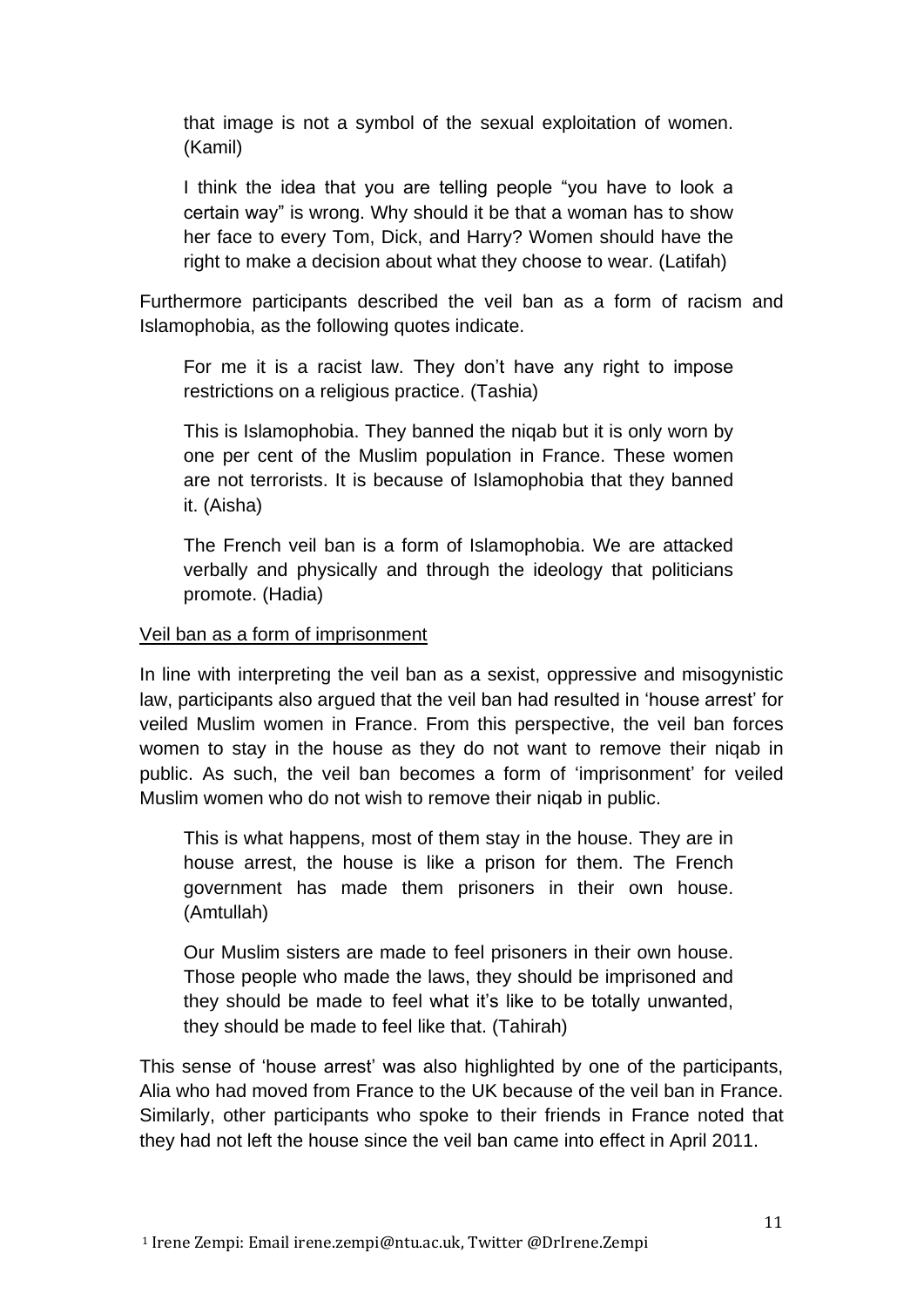When I was in Paris I couldn't go outside the house, I couldn't go to the park with my children, I couldn't share any activities with them. That was not a life for me to stay there. (Alia)

My friends in France tell me that they don't go out. They continue to wear it because they don't want to take it off. For them it feels like stripping off if they don't wear it, so they stay inside the house and they don't go out. The law started in April 2011 and one of my friends told me on the phone that she has not been out of the house since then. (Kamil)

Participants reported feeling sad, angry and upset with the negative implications of the veil ban for their Muslim sisters in France.

I feel for sisters in France. It is their right to wear the veil. Sisters in France should not be subjugated to something they don't want to do. (Hallemah)

I feel sorry for the sisters in that every person has their own human rights. They should be free to wear what they like. (Farhat)

### Ripple effects of the French veil ban in the UK

Throughout individual and focus group interviews in the present study, participants pointed out that the veil ban promoted hostility against veiled Muslim women not only in those countries where it was illegal to wear it but also in the UK on the basis that it promoted perceptions of veiled Muslim women as 'criminals'. As such, participants felt that the veil ban in France and Belgium had given ammunition to people in other countries such as the UK to attack veiled Muslim women. To this end, participants reported that they had experienced a rise in verbal and physical attacks in the UK because of the veil ban in France.

Hostility has increased here because of the French veil ban. France is a European country, isn't it? There is so much about it in the media about the niqab and it's all negative. There is a man who lives in my neighbourhood, and he said to me "you are evil people, the veil should be banned, it's banned in France" and once he called me a 'witch'. It's terrible really. I have to put up with it, there is nothing I can do. (Rayhana)

I've been wearing the veil for approximately 27 years now. There is a ripple effect in the UK of what they are doing in France. They are making society be prepared to attack women in veil because of the way the media and certain politicians portray it. If it is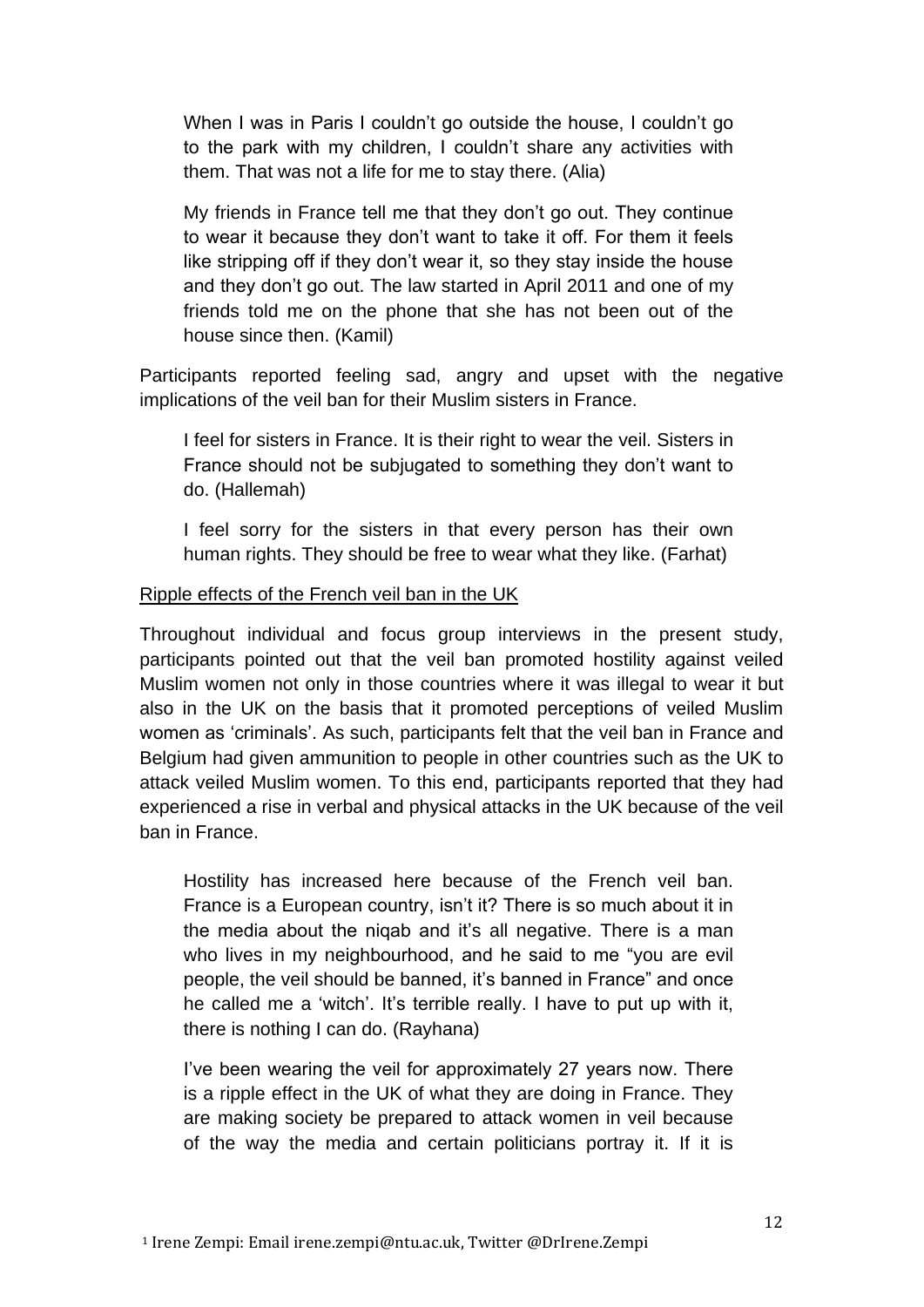acceptable for politicians to attack the veil, then they encourage society to be hostile towards veiled Muslim women. (Anisa)

Initially when it started in France and then Belgium and here the UKIP party started it "ban the veil", that's when they were having debates on the radio and for a time it was quite tensed. I felt that from that moment on, people felt that they had more rights to say things to us than prior to the veil ban in France. I feel that people that would not have spoken up before suddenly said "no, ban the veil, you don't have to wear it, British have to be British". What is being British? You tell me what is being British; we work, we pay our taxes, we look after our neighbours, we just dress differently, what's wrong with that? (Khadija)

Participants also pointed out that the veil ban in France had led to debates about introducing the veil ban in the UK, which made them feel insecure about their future in the UK.

There is a debate in Britain because France is our nearest neighbour and is very similar culture-wise, so people feel if it can be done in France, which is our next door neighbour, the next step is to ban it in Britain. (Latifah)

British people are like "oh, yes let's get rid of it, let's ban it now" because there are other countries that are doing it, it's like following the trend kind of thing. (Arifa)

I read blogs about banning the niqab and most comments are like "They should ban it here as well". (Jabeen)

The issue of the niqab being banned in the UK was also discussed in a focus group interview at an Islamic centre, as indicated in the comments below.

Participant A: The law affects Muslims more than other religious communities although the French government say "oh it's not against Islam" they try make it generic but in practice they are attacking the veil, they are attacking Islam.

Participant B: I think it's disgusting. It's somebody's freedom, it's somebody's choice, the way they dress, how can they take that away?

Participant C: I've been following that very carefully because I want to know what's going to happen here. I know that Holland, Denmark, Germany, Spain, Italy they are all watching what France is doing, I think Holland was thinking of it and then they just put it in the back burner. I'll tell you what concerns me, because I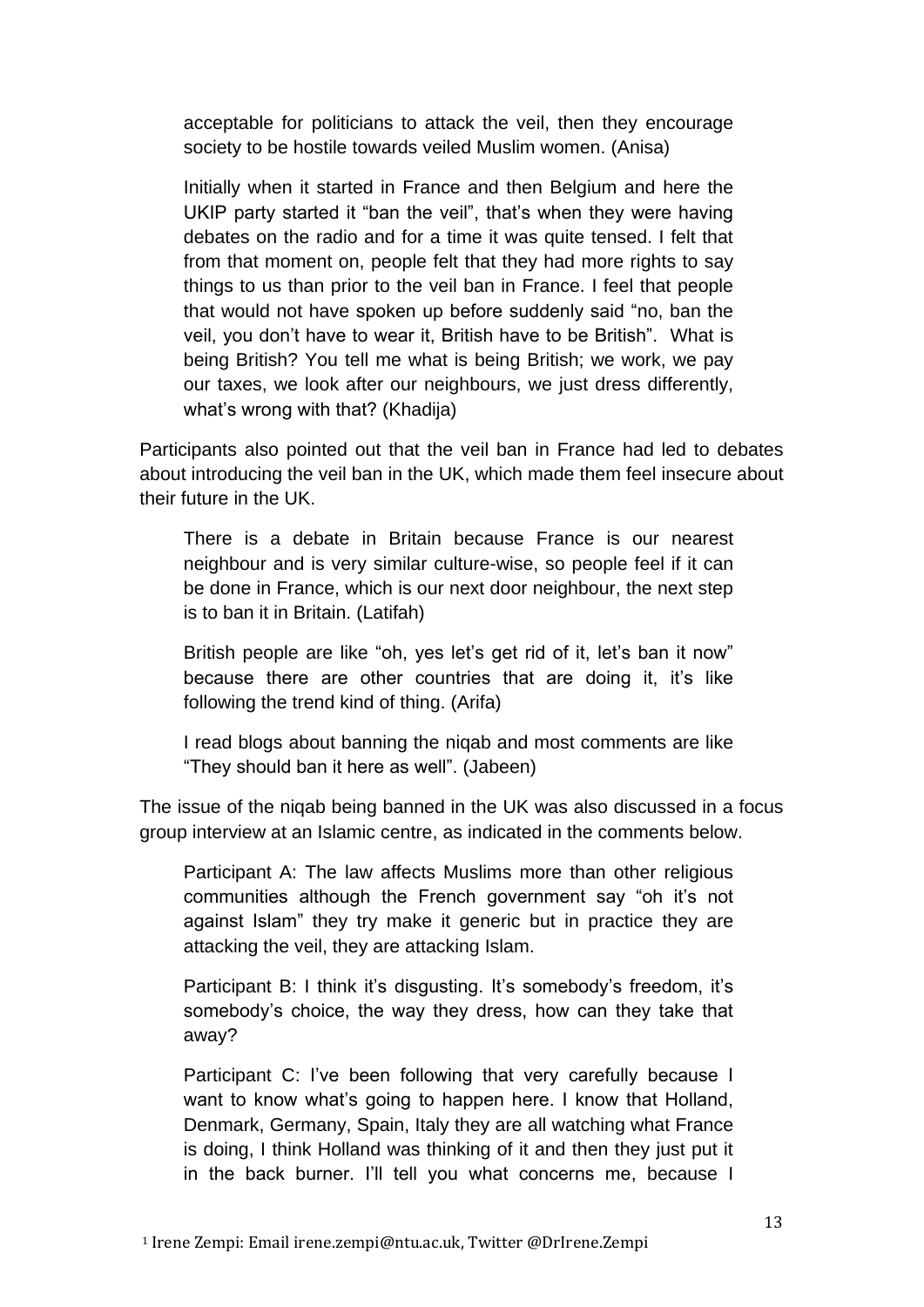always say to myself "it's not going to happen here", but the Muslim population in France is the biggest in Europe, that scares me. It has heightened Islamophobia in this country [UK]. British people thought "we will put up with it", they never thought to ban it before. There's a few good years that I'd go to town and I'd hear nothing, but it started up again, somebody did pull my veil off recently, I fear for myself and my children.

Participants shared their views on how they would cope with banning the niqab in the UK. The majority of participants argued that they would move to another country where it would be possible to practise their religion without the fear of 'state persecution'.

If there was a ban in this country, I would move to another country, I really would. (Sadiyyah)

I anticipate a ban on the niqab in this country at the cost of our religious rights. I speak to sisters and brothers and they would all immediately leave the country if the ban was introduced. I believe the niqab ban is pending in the UK. In Islamic circles it is never a question of "will they?" It is a question of when. We are all uncertain of our future as Muslims in the UK. It does not look like it is going to be easy to practise Islam in the UK in the coming years. (Zainab)

If the law came here, we would leave the country. Islam teaches you that if you are in a country where it is hard for you to practise your faith then there is no reason for you to stay there. (Rayhana)

If the UK introduced a veil ban, I would leave the country in the first instance and go wherever I can to take refuge, whichever country allows me to practise my faith. I would first support your research about Muslim women and then I would leave the country. I can't take the veil off, there's no way. They can kill this [showing her head] but they can't take this off [showing niqab]. (Aisha)

The issue of how women would cope with a veil ban in the UK was also discussed in a focus group interview at a mosque, as indicated in the comments below.

Participant A: I wouldn't go out of the house, I wouldn't take my veil off. I don't care what would happen. It's like house arrest without going through the court, isn't it?

Participant B: Personally, I would move to another country. We are made to believe that in order to practise our religion we need to move. They think "let's force them out, let's push them into such a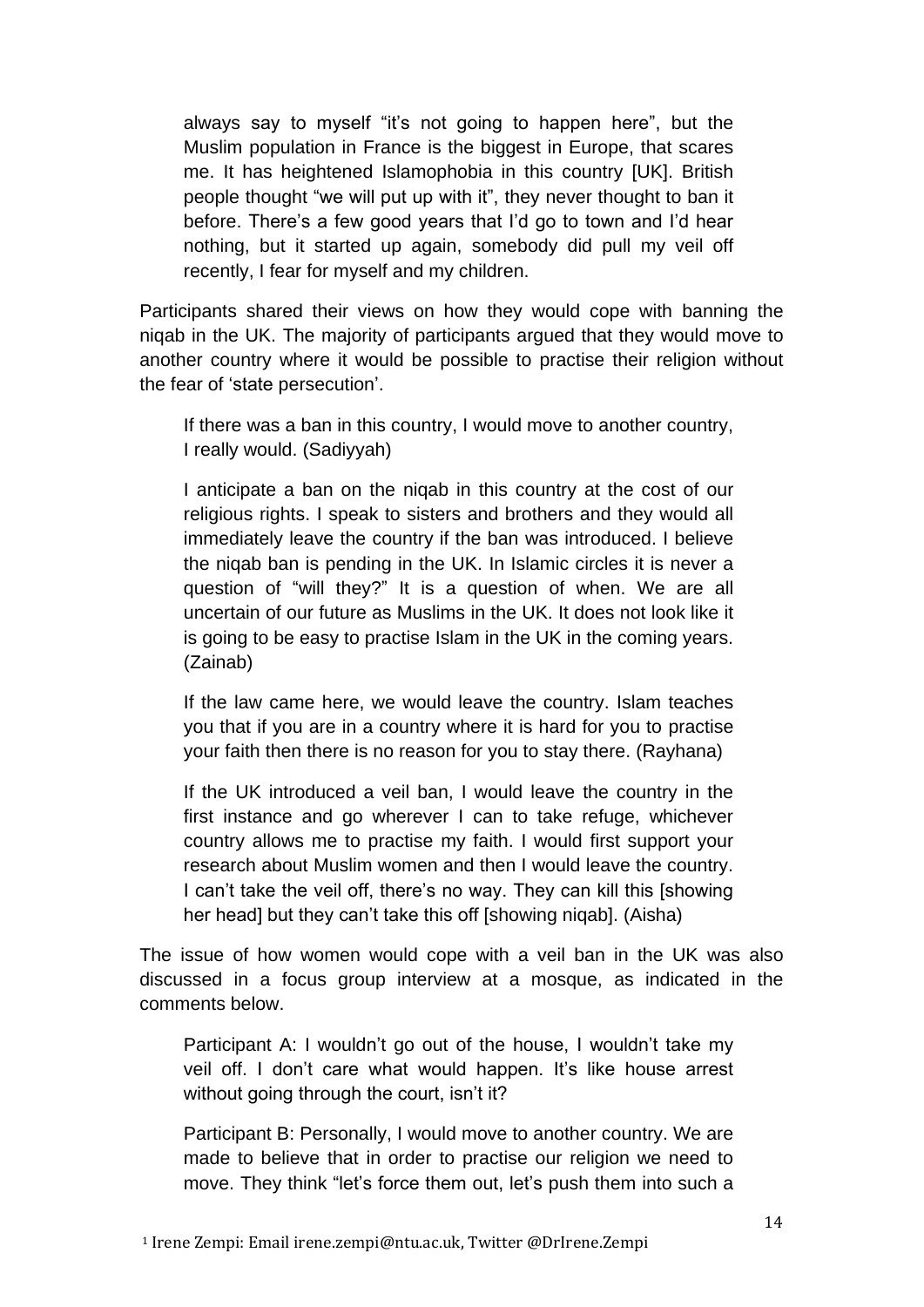position where Muslims feel they can't practise their religion". I have heard lots of families saying they have thought of moving to another country, I'm not saying they are all packing up their bags and moving but the thought is there whereas the thought wasn't there before the French ban.

Participant C: But some women can't move to another country? You know, there is this guy who is paying their fines in France, he is building up women's confidence to keep the veil on. Women in France have been in house arrest, they can't go to the doctors, they can't go on public transport, at least there is someone who has guts and the money to pay for the fines.

In line with these comments, veiled Muslim women in Moors' (2011) study argued that they were considering moving from the Netherlands to a more Islam-friendly country because of the increased hostility that they suffered as a result of political debates on banning the niqab in the Netherlands. Participants reported incidents of being threatened or insulted, cars trying to hit them, people throwing things at them or trying to pull off their veils (Moors 2011). They also argued that perpetrators appeared confident or entitled because of politicians' support for banning the niqab in the Netherlands (Moors 2011).

### **Discussion**

In the current climate, the wearing of the niqab has become the focus of political, media and public debates in which veiled Muslim women themselves do not have a voice. Equally worryingly, the voices of veiled Muslim women are markedly absent in the law-making process in those countries, which have banned the wearing of the niqab in public (Al-Saji 2010). To complicate matters further, the veil ban maintains this voicelessness through promoting false assumptions about the niqab (Brems 2012). Throughout political, media and societal debates about the niqab, it is commonly assumed that Muslim women are forced to wear it. By implication, it is assumed that the veil ban liberates these women from oppression. However, as the preceding discussion demonstrates, this assumption is false.

Critical Race Feminism offers the opportunity to examine the interpretations veiled Muslim women have of the veil ban while recognising the complex forces that shape their experiences and, thus, their insights. Instead of focusing on the discourses that attempt to essentialise veiled Muslim women, Critical Race Feminism focuses on the neglected resource of women's experiences, leading to a clearer understanding of veiled Muslim women's perceptions of the veil ban. Correspondingly, participants in the present study unanimously rejected the veil ban. They argued that it was a sexist,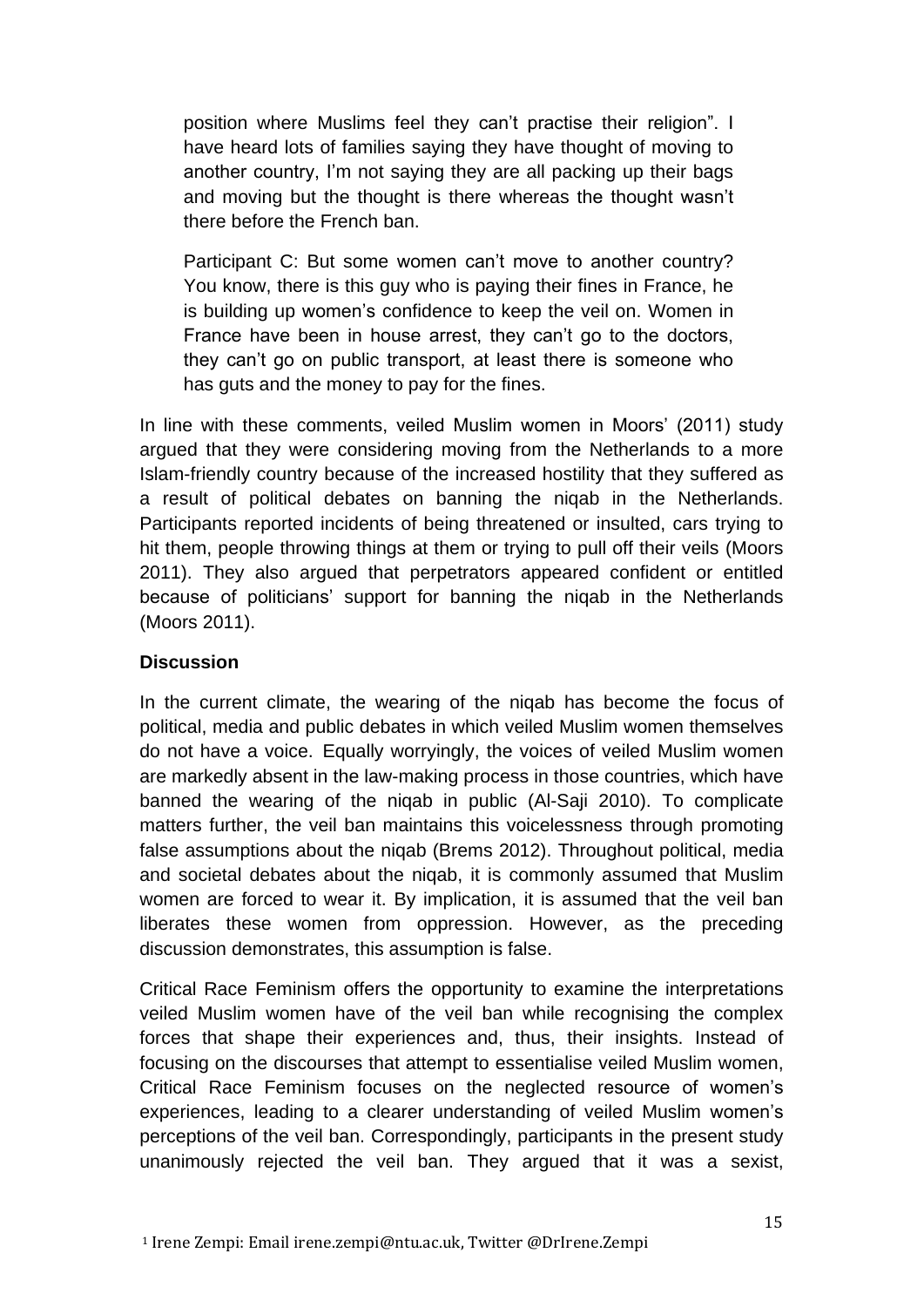oppressive and misogynistic law. Similarly, empirical research amongst women who wear the niqab in Belgium, Netherlands, Denmark and France shows that the assumption that Muslim women are forced to wear it is false (Bouteldja 2011, Brems et al. 2012, Moors 2009, Warburg 2009 as cited in Brems 2014).

As Brems (2015) points out, the veil ban cannot be considered emancipatory as it denies women's autonomy rather than empowering it. Indeed, participants in the present study argued that rather than liberating them, the veil ban oppresses veiled Muslim women and forces them into 'house arrest'. Bouteldja (2013) found that the French veil ban had adverse effects on women's personal and family lives. The findings revealed that participants continued to wear it despite the ban, but they avoided leaving the house. They described living 'in a jail' since the ban's enforcement (Bouteldja 2013). This also means that their movements had been severely restricted by the veil ban. Some participants stated that they started wearing the niqab after the implementation of the law in order to show their disagreement with the French veil ban (Bouteldja 2013). However, some women did remove their niqab in order to comply with the law, out of fear of being arrested by the police or being assaulted by members of the public. None of those participants who removed the niqab framed the decision in terms of a positive liberatory release; rather, they reported that they were socialising less because they did not feel comfortable leaving their homes with their faces uncovered (Bouteldja 2013).

Yet the veil debate has not translated into a sophisticated understanding of the ways in which veiled Muslim women's lived experiences are mediated by factors such as gender, age, race, ethnicity, education, socio-economic status and space, to name but some (Chakraborti and Zempi 2013). Rather, the veil ban marginalises Muslim women further, excluding them from access to education, employment, health care, public transport and of course, public space (Moors 2011). It is a form of discrimination on grounds of religion as well as gender. It dehumanises women and leads to self-exclusion. Denmark is the latest country to jump on the 'veil ban bandwagon' with France, Belgium and Austria imposing national bans on the wearing of the niqab in public. However, if these governments really want to liberate women, this should be achieved through education, access to justice and economic opportunity rather than through oppression (Van Gulik 2009).

# **Conclusion**

Within the framework of Critical Race Feminism, this paper explored the implications of legislation banning the wearing of the niqab in public from the standpoints of veiled Muslim women that are currently overlooked by dominant conceptions. Drawing on individual and focus group interviews with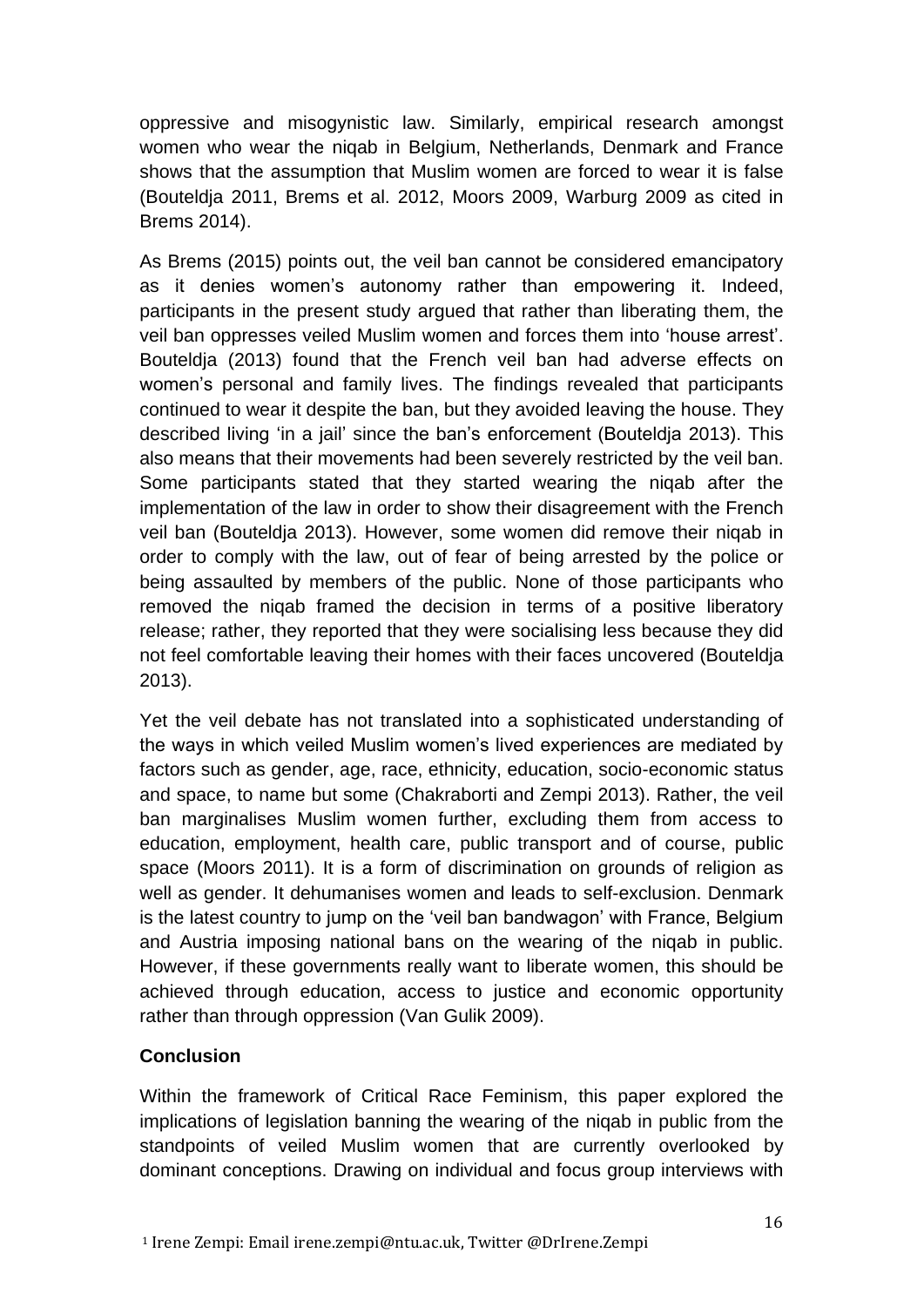Muslim women who wear the niqab in the UK, this article explored their views on the veil ban. It is of paramount importance that their views are known, especially on an issue that disproportionately affects them and their community (Wing and Smith 2006). Participants argued that the veil ban is a sexist and oppressive law, which forces veiled Muslim women to 'house arrest', excluding them from public spaces in those countries where the ban has been implemented. Participants also noted that the veil ban promotes Islamophobic and racist attitudes in other countries where it is still legal to wear it (such as the UK), thus increasing the risk of veiled Muslim women being attacked when seen in public. In other words, the veil ban was perceived as a form of racism and Islamophobia, which increases hostility towards veiled Muslim women in the UK. A couple of participants had moved to the UK from France because they could not practise their religion any longer there as a result of the veil ban. However, although they could wear the niqab in the UK, they were not safe because of the risk of being attacked when they were seen in public. Overall, the findings show that the veil ban does not serve its stated purpose; rather, it is a violation of human rights. Heated and controversial debates about the wearing of the niqab in the UK coupled with adoption of local or national bans in other European countries have increased the risk of women being attacked as the criminalisation of the niqab provides justification for these attacks. To this end, veiled Muslim women are caught in the whirlwind of debates and laws, which trigger negative reactions against them when they are seen in public. Ultimately, banning the niqab is as paternalistic and oppressive of Muslim women as forcing them to wear it.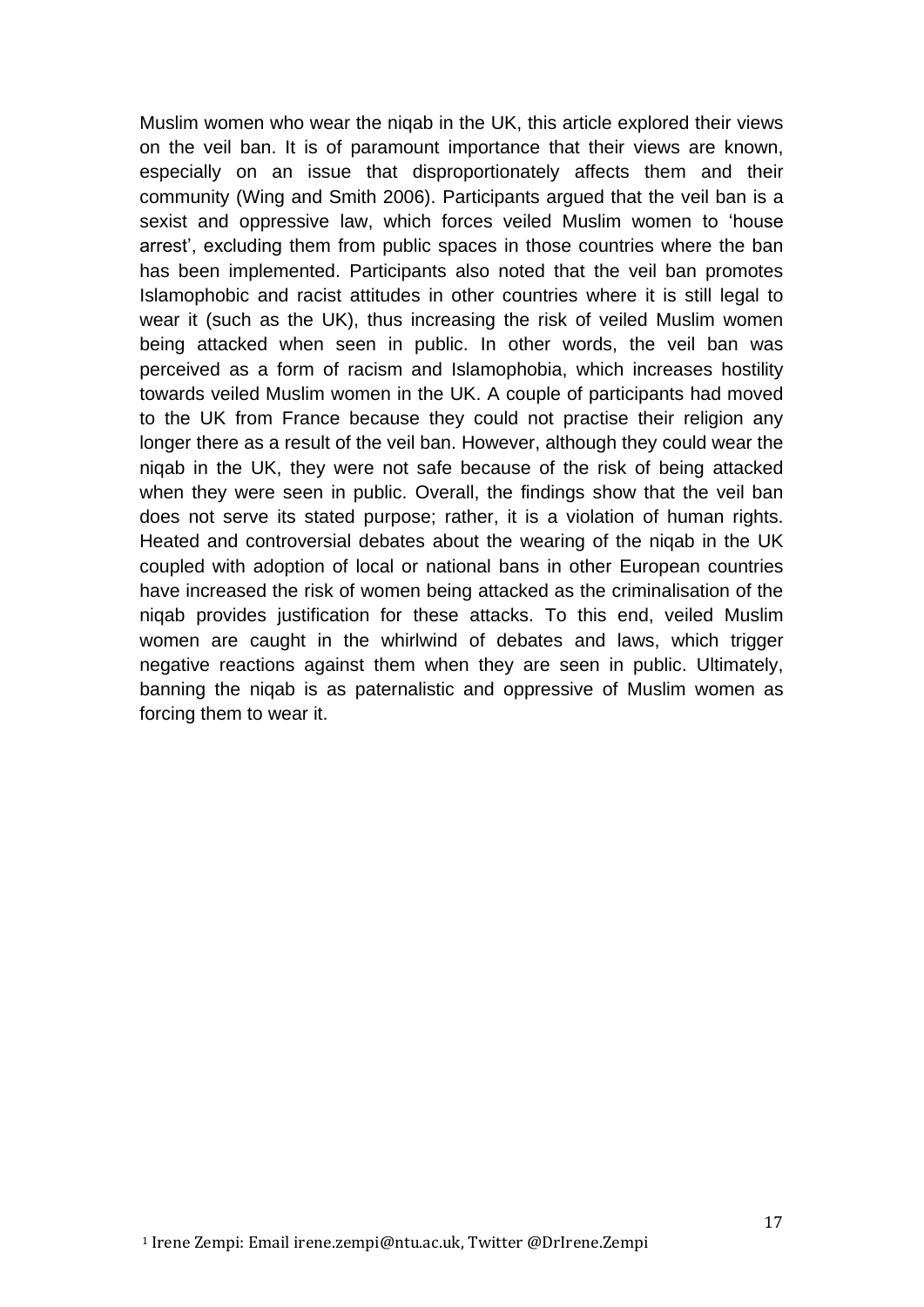### **References**

Al-Saji, A. 2010. "The Racialisation of Muslim Veils: A Philosophical Analysis." *Philosophy and Social Criticism* 36 (8): 875-902.

BBC 2017. "Angela Merkel endorses burka ban 'wherever legally possible." Accessed 1 August 2018. [https://www.bbc.co.uk/news/world-europe-](https://www.bbc.co.uk/news/world-europe-38226081)[38226081](https://www.bbc.co.uk/news/world-europe-38226081)

Bouteldja, N. 2011. *Unveiling the Truth. Why 32 Muslim Women Wear the Full-face Veil in France*. New York: Open Society Foundations.

Bouteldja, N. 2013. *After the Ban: the Experiences of 35 Women of the Full-Face Veil in France.* York: Open Society Foundations.

Brems, E. 2001. *Human Rights: Universality and Diversity*. Hague: Martinus Nijhoff.

Brems, E. 2014. *The Experiences of Face Veil Wearers in Europe and the Law*. Cambridge: Cambridge University Press.

Brems, E. 2015. "Equality problems in multicultural human rights claims: the example of the Belgian 'burqa ban.'" Accessed 1 June 2018. [http://sim.rebo.uu.nl/wp-content/uploads/2015/04/Brems\\_Equality-problems](http://sim.rebo.uu.nl/wp-content/uploads/2015/04/Brems_Equality-problems-in-multicultural-human-rights-claims.pdf)[in-multicultural-human-rights-claims.pdf](http://sim.rebo.uu.nl/wp-content/uploads/2015/04/Brems_Equality-problems-in-multicultural-human-rights-claims.pdf)

Brems, E., Janssens, Y., Lecoyer, K., Ouald Chaib, S. and Vandersteen, V. 2012. "Wearing the Face Veil in Belgium; Views and Experiences of 27 Women Living in Belgium concerning the Islamic Full Face Veil and the Belgian Ban on Face Covering." Accessed 15 July 2018. [www.ugent.be/re/publiekrecht/en/research/human-rights/faceveil.pdf](http://www.ugent.be/re/publiekrecht/en/research/human-rights/faceveil.pdf)

Chakraborti, N. and Zempi, I. 2013. "Criminalising Oppression or Reinforcing Oppression? The Implications of Veil Ban Laws for Muslim Women in the West." *Northern Ireland Legal Quarterly* 64 (1): 63-74.

Chrisafis, A. 2016. "French mayors refuse to lift burkini ban despite court ruling." Accessed 1 July 2018. [https://www.theguardian.com/world/2016/aug/28/french-mayors-burkini-ban](https://www.theguardian.com/world/2016/aug/28/french-mayors-burkini-ban-court-ruling)[court-ruling](https://www.theguardian.com/world/2016/aug/28/french-mayors-burkini-ban-court-ruling)

Delphy, C. 2004. "'Une affaire française." in *Le foulard islamique en questions*, edited by C. Nordmann, 64-71. Paris: Editions Amsterdam.

Droogsma, R. A. 2007. "Redefining Hijab: American Muslim women's standpoints on veiling". *Journal of Applied Communication Research* 35 (3): 294-319.